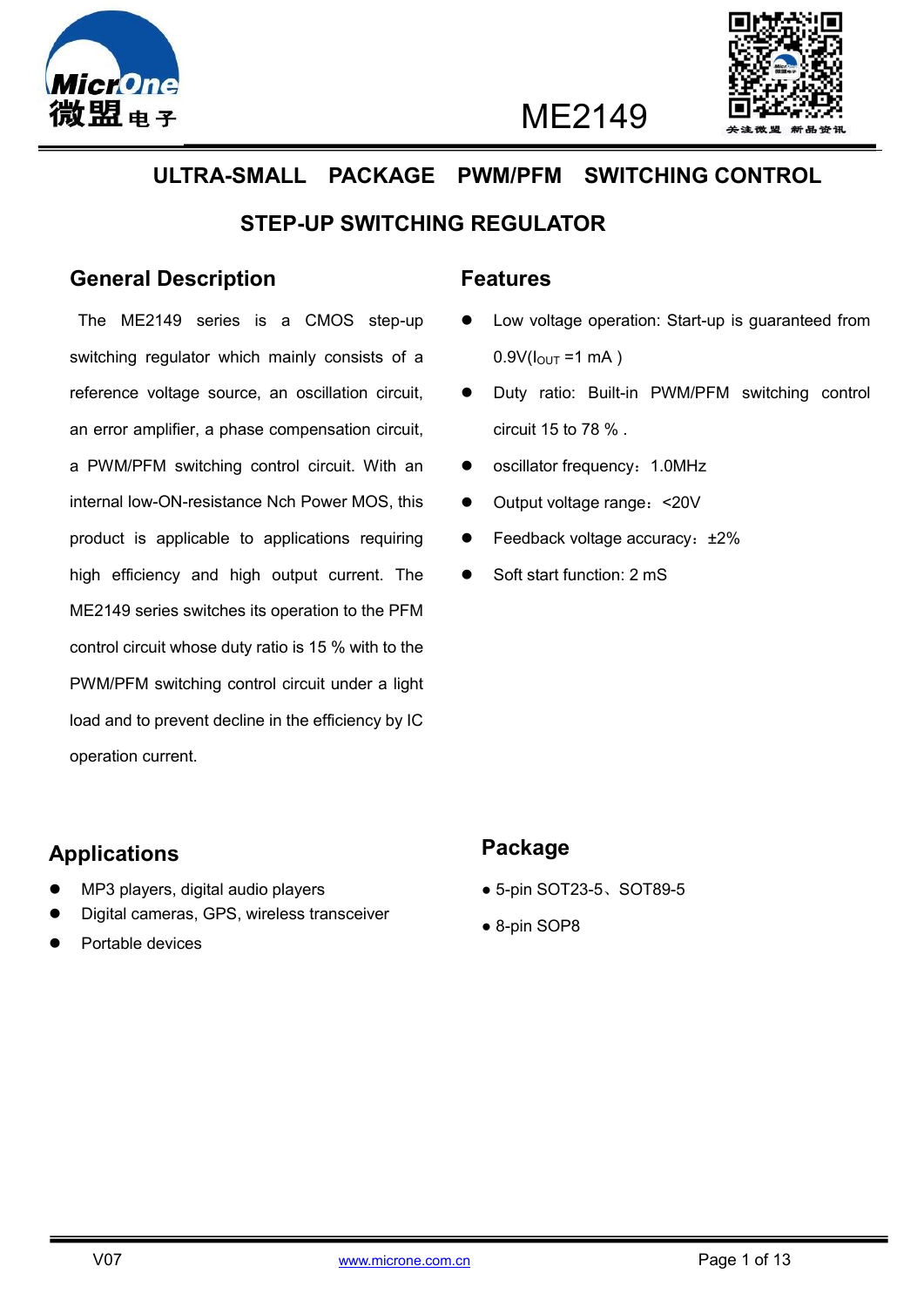

## **Typical Application Circuit**



 $\overline{a}$ 

#### **Note:**

**1.** This product from the start when the VDD=0.9V booster work ,but in order to stabilize the output voltage and oscillation frequency ,to control the VDD,2.5V≦VDD<6V.

2. ME2149F has three packages, suggestion: SOT23-5 loading is not more than 1A; SOT89-5 is not more than 1.5A; SOP8 is not more than 2A.

### **Selection Guide**



| product<br>series | posfix           | package          | switching<br>transistor | <b>CE</b><br>function | VDD<br>function | FB<br>function | features |
|-------------------|------------------|------------------|-------------------------|-----------------------|-----------------|----------------|----------|
| ME2149FxxG        | M5               | SOT23-5          | Build in                | Yes                   | Yes             | Yes            | LX+FB    |
|                   | P <sub>5</sub>   | SOT89-5          |                         |                       |                 |                |          |
|                   | SOP <sub>8</sub> | SOP <sub>8</sub> | Transistor              |                       |                 |                |          |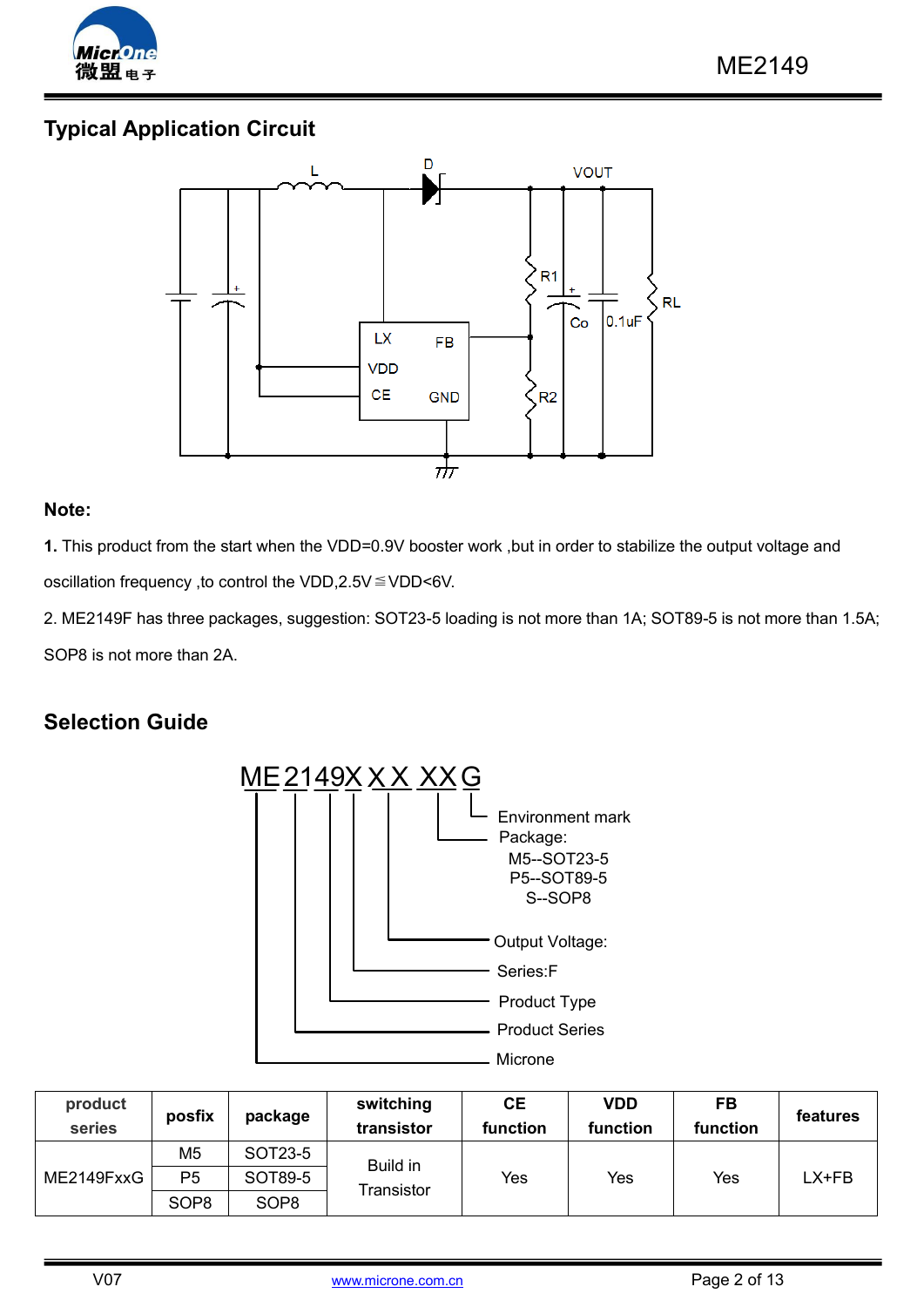

# **Pin Configuration**



 $\overline{a}$ 

## **Pin Assignment**

#### **ME2149FxxG**

| <b>Pin Number</b> |                |                  | <b>Pin Name</b> | <b>Function</b>                    |  |
|-------------------|----------------|------------------|-----------------|------------------------------------|--|
| <b>SOT23-5</b>    | <b>SOT89-5</b> | SOP <sub>8</sub> |                 |                                    |  |
|                   | 3              | 3                | <b>CE</b>       | Shutdown pin                       |  |
| 2                 | 2              | 7,8              | <b>LX</b>       | External transistor connection pin |  |
| 3                 |                | 2                | <b>GND</b>      | GND pin                            |  |
| 4                 | 5              | 5,6              | VDD             | IC power supply pin                |  |
| 5                 | 4              | 4                | FB              | Feed Back voltage pin              |  |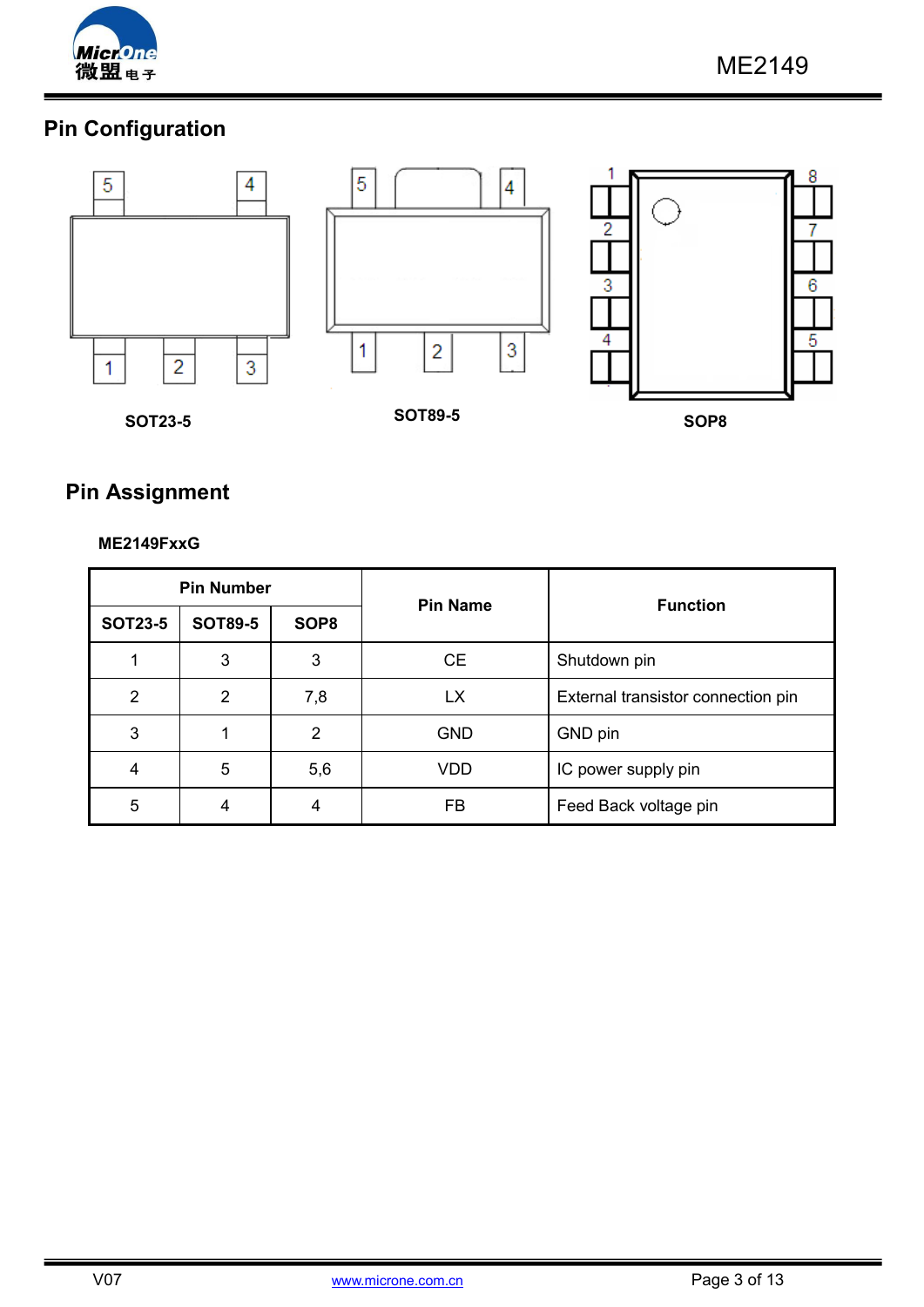

# **Block Diagram**



 $\overline{a}$ 

## **Absolute Maximum Rangs**

| <b>PARAMETER</b>                   | <b>SYMBOL</b>              | <b>RATING</b>       |     | <b>UNIT</b>     |
|------------------------------------|----------------------------|---------------------|-----|-----------------|
| VDD Pin Voltage                    | <b>VDD</b>                 | $-0.3 - 6.5$        |     | $\vee$          |
| LX Pin Voltage                     | <b>LX</b>                  | $-0.3 \sim$ VDD+0.3 |     | $\vee$          |
| CE Pin Voltage                     | $V_{CE}$                   | $-0.3 \sim$ VDD+0.3 |     | $\vee$          |
| LX Pin Current                     | $I_{LX}$                   | ±4000               |     | mA              |
|                                    | Pd                         | SOT23-5             | 300 | mW              |
| Power Dissipation                  |                            | SOT89-5             | 500 |                 |
|                                    |                            | SOP <sub>8</sub>    | 800 |                 |
| <b>Operating Temperature Range</b> | $T_{\text{Opt}}$           | $-25 - +85$         |     | $\rm ^{\circ}C$ |
| Storage Temperature Range          | ${\mathsf T}_{\text{stg}}$ | $-40$ $-+125$       |     | $^{\circ}$ C    |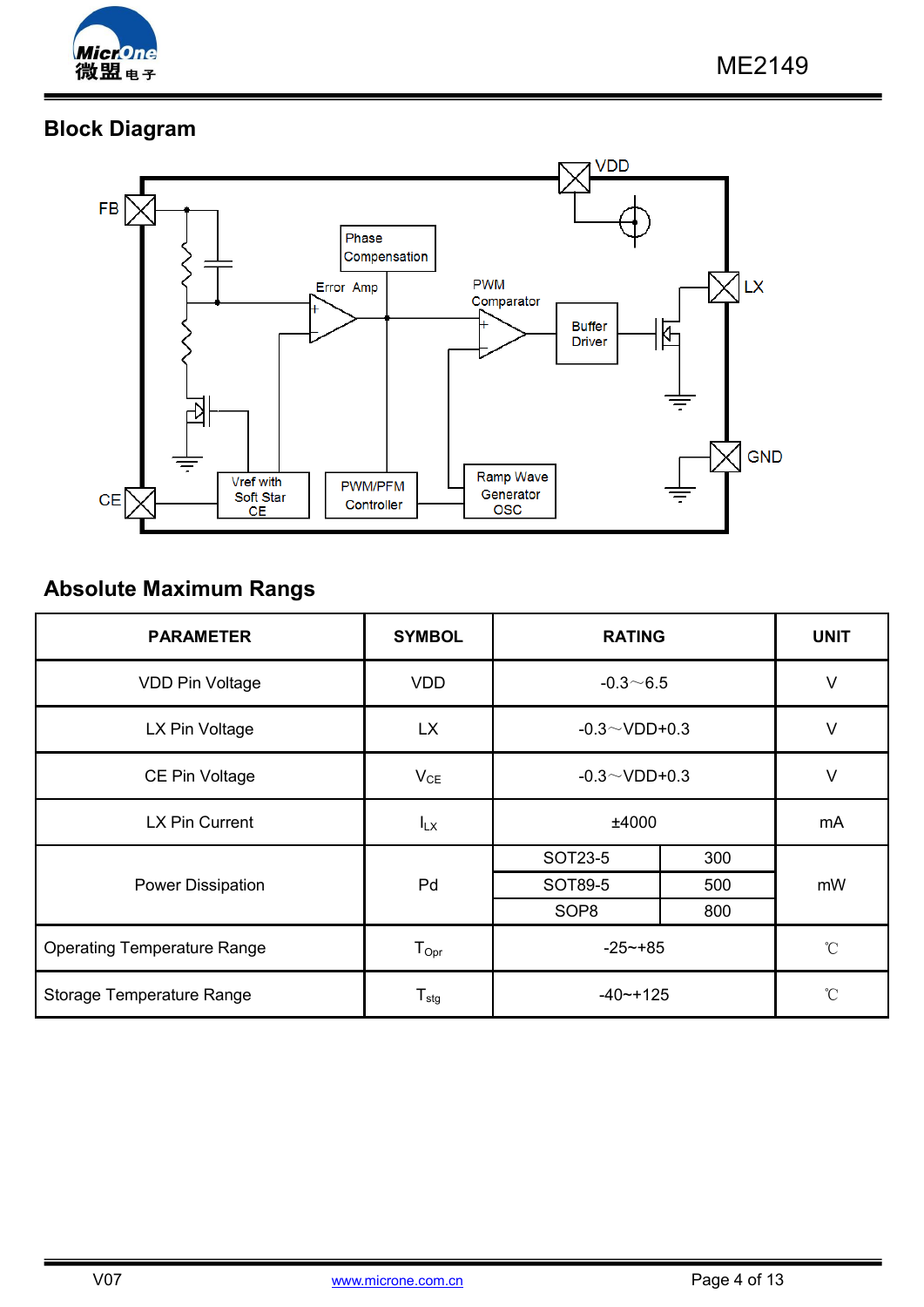

## **Electrical Characteristics**

#### **ME2149FxxG**

Measuring conditions: VDD=V<sub>CE</sub>=3.3V, Topt=25℃ 。Unless otherwise specified 。

| <b>Parameter</b>                            | <b>SYMBOL</b>    | <b>CONDITION</b>                                                   |                    | <b>MIN</b>               | <b>TYP</b>     | <b>MAX</b>               | <b>UNIT</b> | <b>Circuit</b> |
|---------------------------------------------|------------------|--------------------------------------------------------------------|--------------------|--------------------------|----------------|--------------------------|-------------|----------------|
| Feedback voltage                            | $V_{FB}$         |                                                                    |                    | 1.225                    | 1.25           | 1.275                    | $\vee$      | $\overline{2}$ |
| Input voltage                               | $V_{IN}$         | $\overline{a}$                                                     |                    | $\overline{a}$           |                | 6                        | $\vee$      | $\overline{2}$ |
| Operation start voltage                     | $V_{ST}$         | $IOUT=1mA$                                                         |                    | $\overline{\phantom{a}}$ | $\overline{a}$ | 0.9                      | $\vee$      | $\overline{2}$ |
| Operation holding voltage                   | VHLD             | VIN<br>$I_{OUT}$ =1mA, Measured by decreasing<br>voltage gradually |                    |                          | $\overline{a}$ | $\overline{\phantom{0}}$ | $\vee$      | $\overline{2}$ |
| Current consumption 1                       | I <sub>SS1</sub> | $V_{FB} = V_{FB}(S) \times 0.95$                                   |                    | $\overline{\phantom{a}}$ | 4.0            | $\overline{a}$           | mA          | $\mathbf{1}$   |
| Current consumption 2                       | Iss2             | $V_{FB} = 1.5V$                                                    |                    | $\frac{1}{2}$            | 25             | $\overline{a}$           | $\mu A$     | $\mathbf{1}$   |
| Current consumption during<br>shutdown      | Isss             | $V_{CE} = 0V$                                                      |                    | $\frac{1}{2}$            | 0.02           | 0.5                      | μA          | $\mathbf{1}$   |
| Feedback voltage<br>temperature coefficient |                  | Ta=-25-85℃                                                         |                    | $\overline{\phantom{a}}$ | ±50            | $\overline{\phantom{a}}$ | ppm/°C      | $\overline{2}$ |
| Oscillation frequency                       | Fosc             | $\blacksquare$                                                     |                    | 0.8                      | 1.0            | 1.2                      | <b>MHz</b>  | $\mathbf{1}$   |
| Max. duty ratio                             | <b>MAXDUTY</b>   | $V_{FB} = V_{FB}(S) \times 0.95$                                   |                    | $\overline{a}$           | 78             |                          | $\%$        | $\mathbf{1}$   |
| PWM/PFM switchingduty<br>ratio              | PFMDUTY          | $V_{FB} = V_{FB}(S) \times 1.5$ , no load                          |                    | $\overline{\phantom{a}}$ | 15             | $\overline{\phantom{a}}$ | $\%$        | $\mathbf 1$    |
|                                             | $V_{SH}$         | Measured the oscillation at LX pin                                 |                    | 0.75                     | $\frac{1}{2}$  | $\overline{a}$           | $\vee$      | $\mathbf{1}$   |
| Shutdown pin input voltage                  | $V_{SL1}$        | Judged the stop of                                                 | $V_{OUT} \ge 1.5V$ | $\blacksquare$           | $\overline{a}$ | 0.3                      | $\vee$      | $\mathbf{1}$   |
|                                             | $V_{SL2}$        | oscillation at LX pin                                              | $V_{OUT}$ <1.5V    | $\overline{a}$           | $\overline{a}$ | 0.2                      | $\vee$      | $\mathbf{1}$   |
|                                             | $I_{SH}$         | $V_{CE} = V_{FB}(S) \times 0.95$                                   |                    | $-0.1$                   | $\overline{a}$ | 0.1                      | μA          | $\mathbf{1}$   |
| Shutdown pin input voltage                  | $I_{SL}$         | $V_{CE} = 0V$                                                      |                    | $-0.1$                   | $\overline{a}$ | 0.1                      | μA          | 1              |
| Soft start time                             | tss              |                                                                    |                    | $\frac{1}{2}$            | $\overline{2}$ | $\overline{a}$           | mS          | $\overline{2}$ |
| Efficiency                                  | <b>EFFI</b>      |                                                                    |                    | $\overline{\phantom{a}}$ | 90             | $\overline{\phantom{a}}$ | $\%$        | $\overline{2}$ |

 $\overline{a}$ 

Note:

- 1.  $V_{\text{OUT}}(S)$  is the set output voltage value, and  $V_{\text{OUT}}$  is the typical value of the output voltage.
- 2.  $V_{OUT}(S)$  can be set by using the rate of  $V_{FB}$  and output voltage setting resistors (R1, R2).
- 3.  $V_{FB}(S)$  is the set output voltage value.
- 4. This product from the start when the VDD=0.9V booster work , but in order to stabilize the output voltage and oscillation frequency ,to control the VDD, 2.5V≦VDD<6V.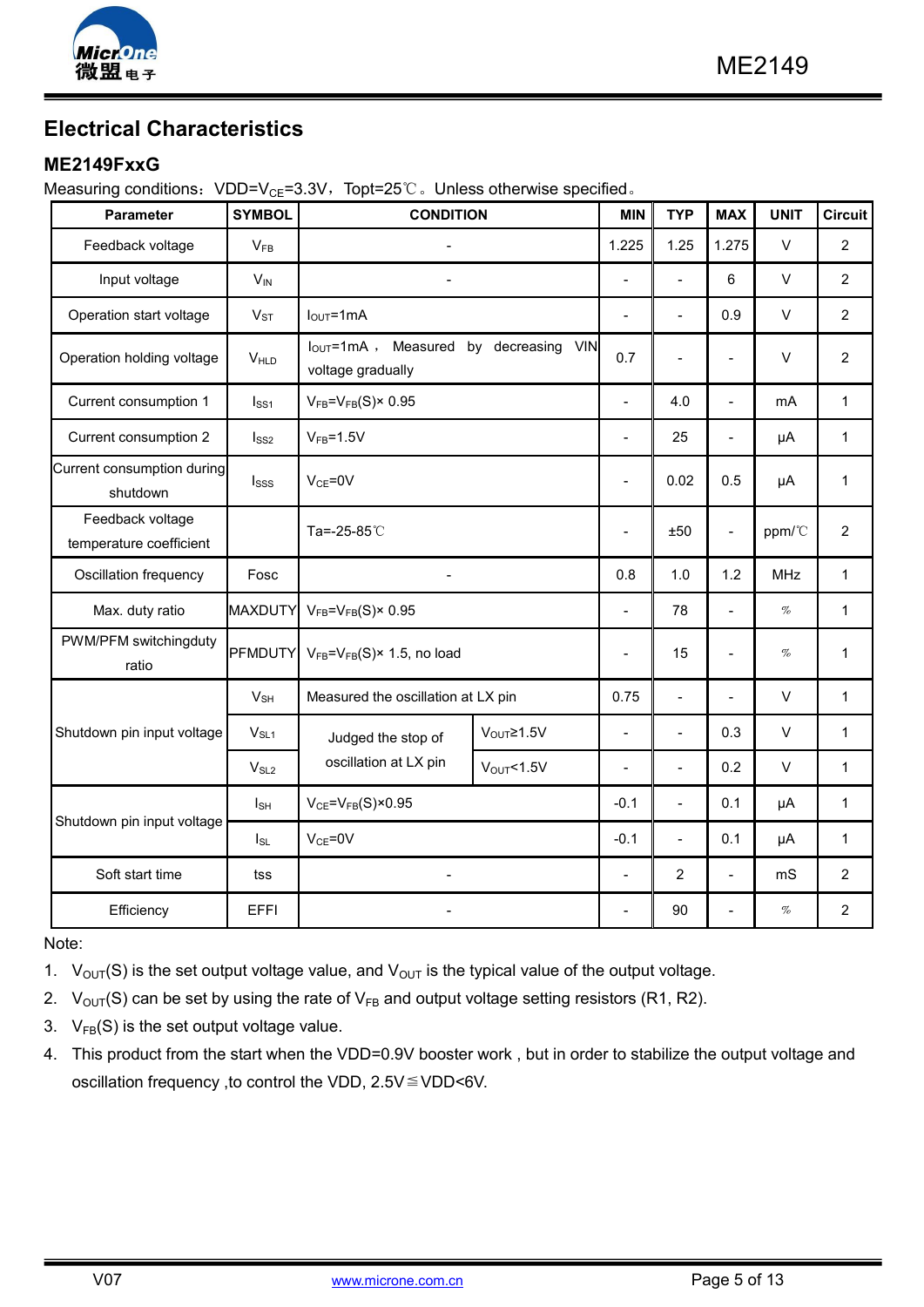

### **Test Circuit**

**2.**

**1.**



 $\overline{a}$ 



#### **External parts**(**suggest**)

- 1、Diode use Schottky diode such as SS14 or SS34 (forward voltage drop:0.2V)
- 2、Inductor:  $3.3\mu$ H (r<30m $\Omega$ )
- 3、Capacitor: ceramic capacitor 22µF (It is best to use two parallel connection ceramic capacitors)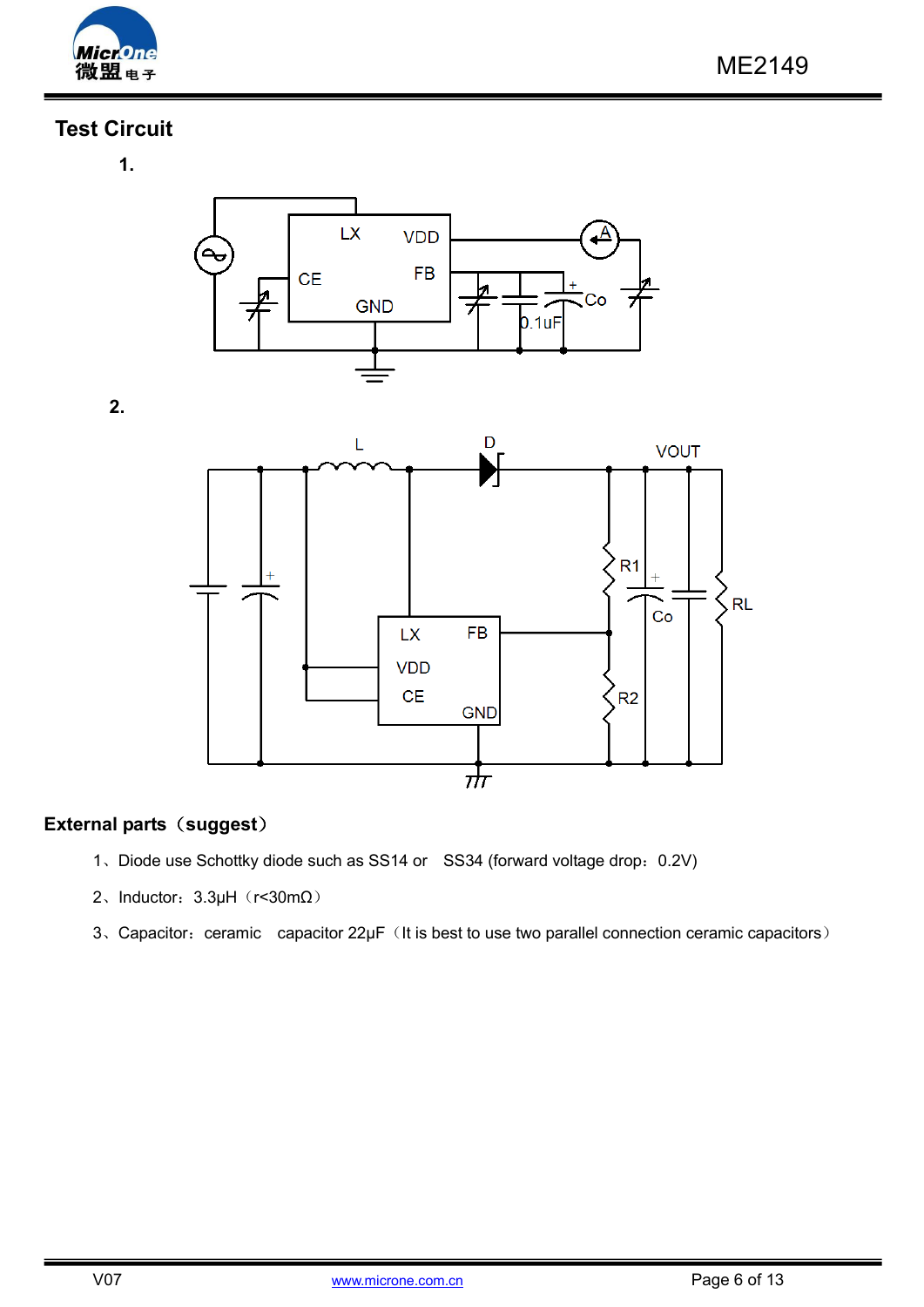

### **External parts selection for DC/DC converter**

The relationship between major characteristics of the step-up circuit and characteristics parameters of the external

 $\overline{a}$ 

parts are shown in Figure 1.



Figure 1 Relationship between major characteristics of the step-up circuit and external parts

#### **1. Inductor**

An inductance has strong influence on maximum output current  $I_{\text{OUT}}$  and efficiency n.1.

Figure 2 shows the relation between  $I_{\text{OUT}}$ , and η characteristics to L of ME2149.



Figure 2  $L$ -Iout and η characteristics

The peak current ( $I_{PK}$ ) increases by decreasing L and the stability of a circuit improves and  $I_{OUT}$  increases. If L is furthermore made small, efficiency falls and in running short,  $I_{\text{OUT}}$  decreases. (Based on the current drive capability of external switching transistor.)

The loss of  $I_{PK}$  by the switching transistor decreases by increasing L and the efficiency becomes maximum at a certain L value. Further increasing L decreases efficiency due to the loss of DC resistance of the coil. Also,  $I_{OUT}$ decreases, too.

Oscillation frequency is higher, smaller one can be chose and also makes coil smaller. The recommended inductances are 2.2 to 4.7 µH inductor for ME2149.

Choose a value for L by referring to the reference data because the maximum output current is due to the input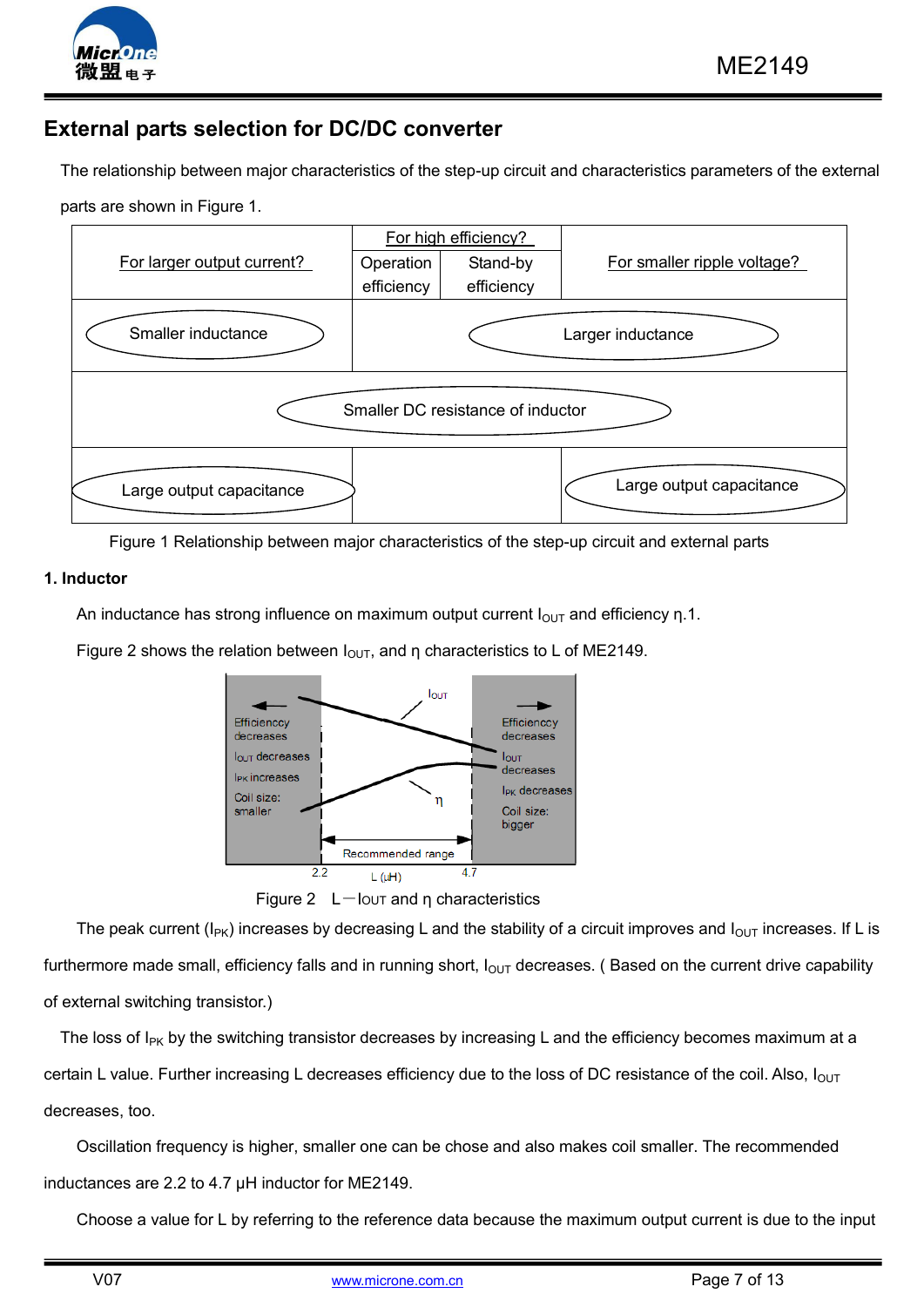

voltage in an actual case. Choose an inductor so that I<sub>PK</sub> does not exceed the allowable current. Exceeding the allowable current of the inductor causes magnetic saturation, remarkable low efficiency and destruction of the IC chip due to a large current.

 $\overline{a}$ 

IPK in uncontinuous mode is calculated from the following equation:

$$
I_{PK} = \sqrt{\frac{2I_{OUT}(V_{OUT} + V_D - V_{IN})}{f_{osc}.L}}(A)
$$

Fosc = oscillation frequency,  $V_{DD} = 0.4$  V.

#### **2. Diode**

Use an external diode that meets the following requirements:

- Low forward voltage: (VF<0.3 V)
- High switching speed: (50 ns max.)
- Reverse voltage: Vout + VF or more
- Rated current: IPK or more

#### **3. Capacitor (CIN, CO)**

To improve efficiency, an input capacitor  $(C_{\text{IN}})$  lowers the power supply impedance and averages the input current. Select C<sub>IN</sub> according to the impedance of the power supply used. The recommended capacitance is 10μF for the ME2149.

An output capacitor ( $C_{\text{OUT}}$ ), which is used to smooth the output voltage, requires a capacitance larger than that of the step-down type because the current is intermittently supplied from the input to the output side in the step-up type. A 22μF ceramic capacitor is recommended for the ME2149 . However, a higher capacitance is recommended if the output voltage is high or the load current is large. If the output voltage or load current is low, about 10μF can be used without problems.

Select  $C_{OUT}$  after sufficient evaluation with actual application.

A ceramic capacitor can be used for both the input and output.

#### **4. Precautions**

● Mount external capacitors, a diode, and a coil as close as possible to the IC.

● Unique ripple voltage and spike noise occur in switching regulators. Because they largely depend on the coil and the capacitor used, check them using an actually mounted model.

●Make sure dissipation of the switching transistor (especially at a high temperature) does not exceed the allowable power dissipation of the package.

●The performance of this IC varies depending on the design of the PCB patterns, peripheral circuits and external parts. Thoroughly test all settings with your device. Also, try to use recommended external parts.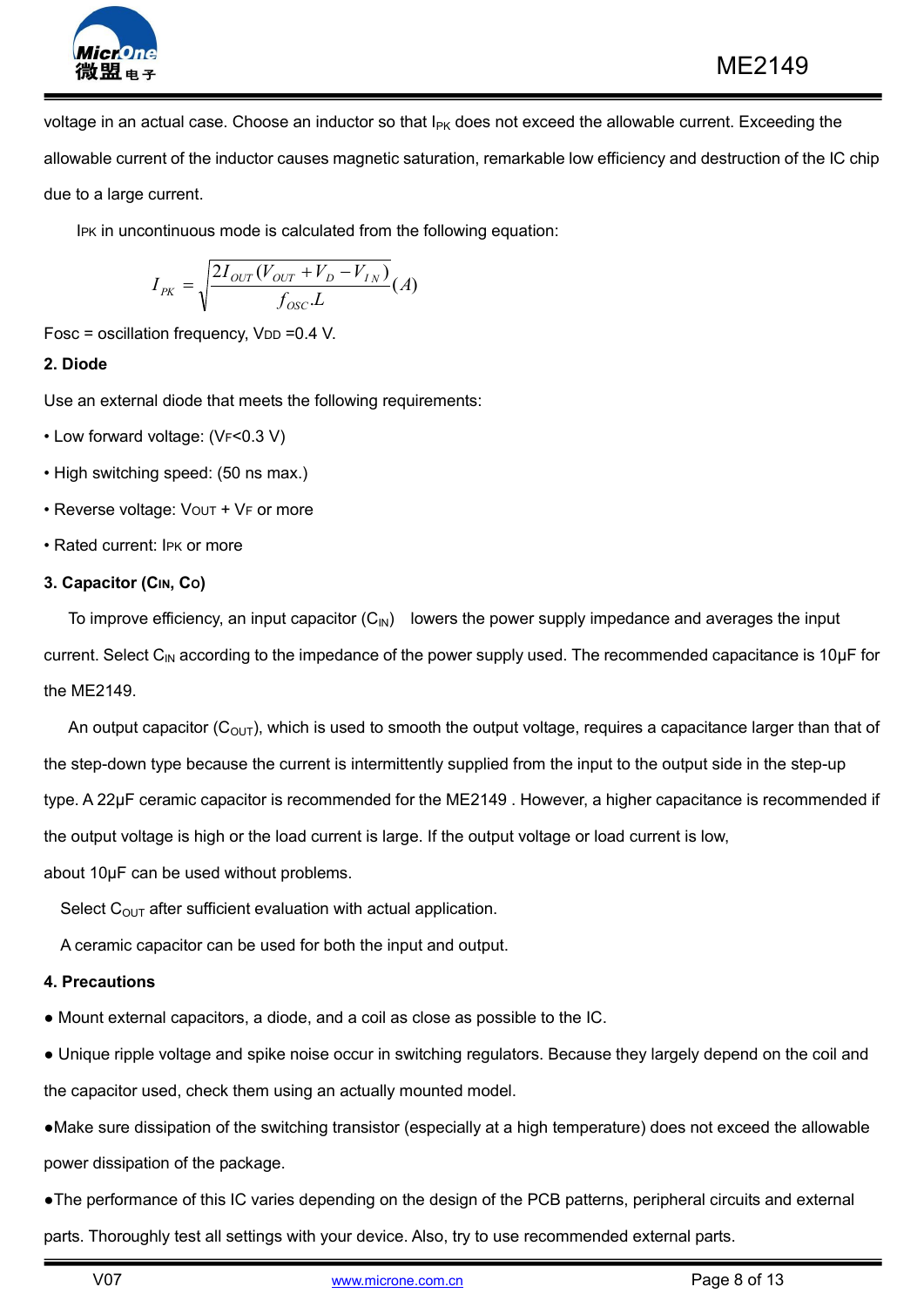

# **Typical Performance Characteristics**

**Vout vs. Output Current** 

 $\overline{a}$ 



**Efficiency vs. Output Current** 

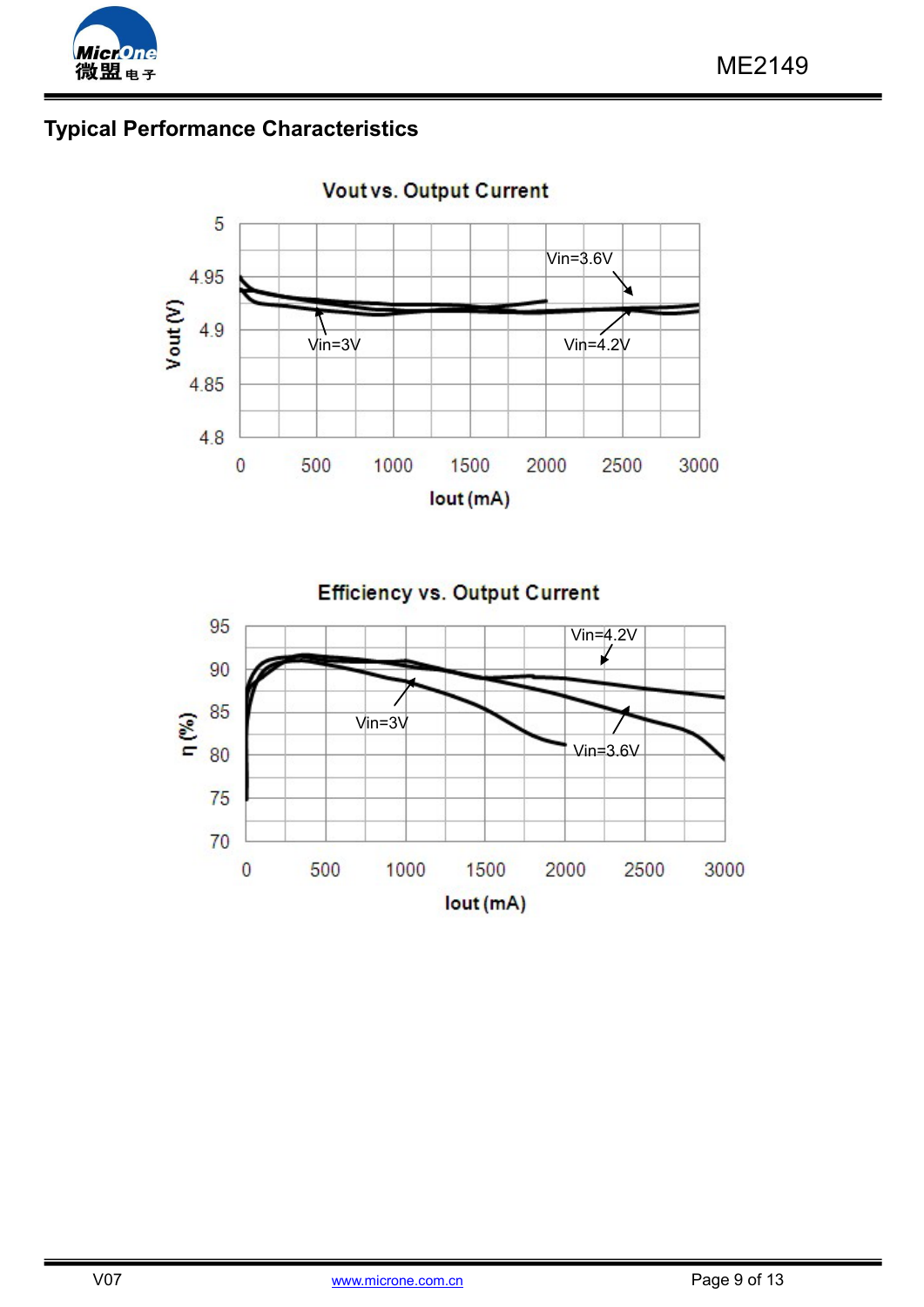

# **Packaging Information**



 $\overline{a}$ 

| <b>DIM</b>            | <b>Millimeters</b> |             | <b>Inches</b> |             |  |
|-----------------------|--------------------|-------------|---------------|-------------|--|
|                       | Min                | <b>Max</b>  | Min           | <b>Max</b>  |  |
| A                     | 0.9                | 1.45        | 0.0354        | 0.0571      |  |
| A <sub>1</sub>        | 0                  | 0.15        | 0             | 0.0059      |  |
| A2                    | 0.9                | 1.3         | 0.0354        | 0.0512      |  |
| A <sub>3</sub>        | 0.6                | 0.7         | 0.0236        | 0.0276      |  |
| b                     | 0.25               | 0.5         | 0.0098        | 0.0197      |  |
| c                     | 0.1                | 0.26        | 0.0039        | 0.0102      |  |
| D                     | 2.8                | 3.1         | 0.1102        | 0.122       |  |
| e <sub>1</sub>        | 1.9(TYP)           |             | 0.0748(TYP)   |             |  |
| E                     | 2.6                | 3.1         | 0.1024        | 0.1201      |  |
| E1                    | 1.5                | 1.8         | 0.05118113    | 0.07086618  |  |
| e                     | 0.95(TYP)          |             | 0.0374(TYP)   |             |  |
|                       | 0.25               | 0.6         | 0.0098        | 0.0236      |  |
| L1                    | 0.59(TYP)          |             | 0.0232(TYP)   |             |  |
| $\boldsymbol{\theta}$ | $\mathbf 0$        | $8^{\circ}$ | $\mathbf 0$   | $8^{\circ}$ |  |
| c <sub>1</sub>        | $0.2$ (TYP)        |             | 0.0079(TYP)   |             |  |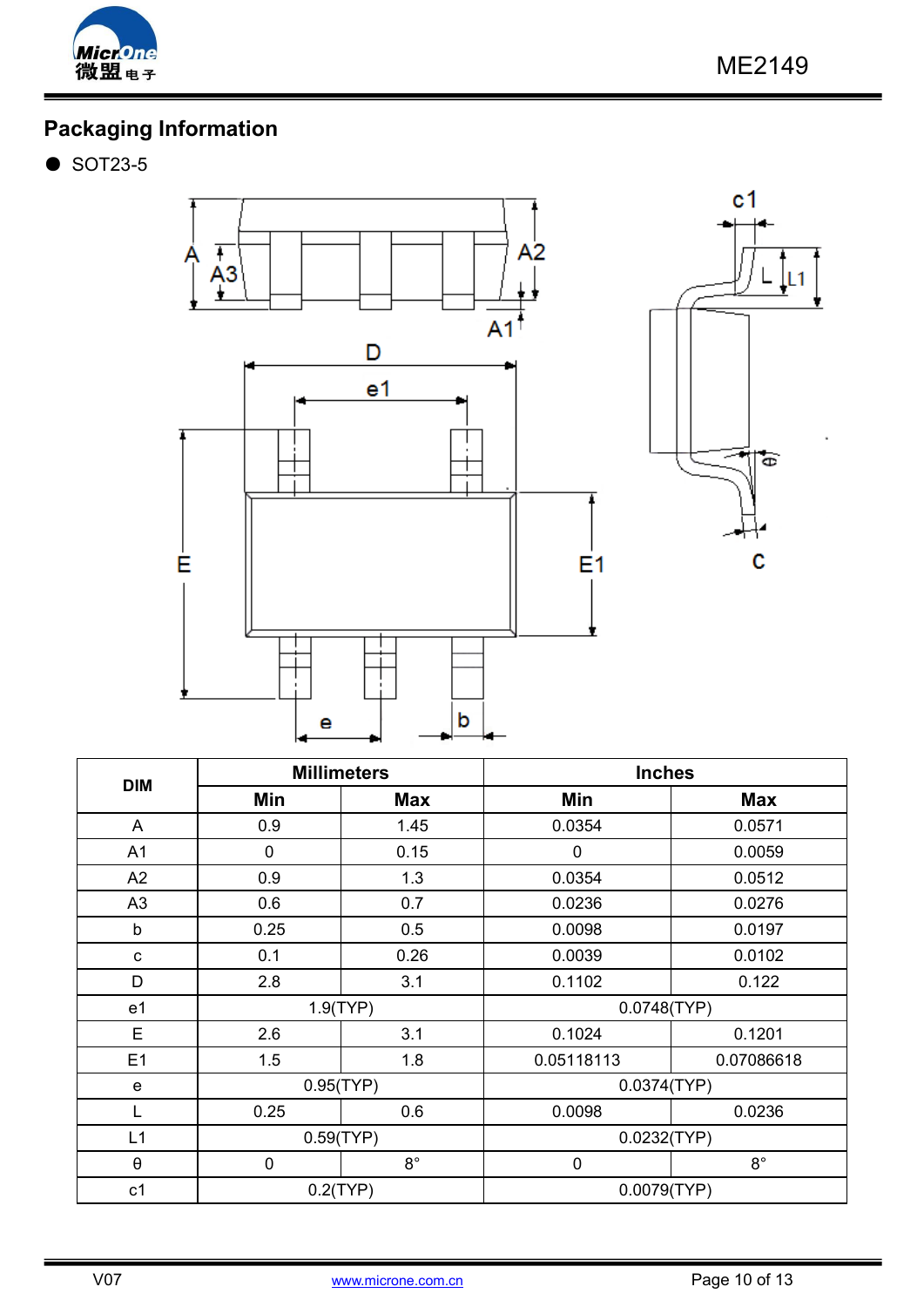

## ● **SOT89-5**



 $\overline{a}$ 

| <b>DIM</b>     |              | <b>Millimeters</b> | <b>Inches</b> |            |  |  |
|----------------|--------------|--------------------|---------------|------------|--|--|
|                | Min          | <b>Max</b>         | Min           | <b>Max</b> |  |  |
| $\overline{A}$ | 4.4          | 4.6                |               | 0.181      |  |  |
| a              | 0.5          | 0.62               | 0.02          | 0.024      |  |  |
| $\sf B$        | 1.63<br>1.83 |                    | 0.064         | 0.072      |  |  |
| $\sf b$        | 0.44         | 0.54               | 0.017         | 0.021      |  |  |
| C              |              | <b>Type:1.5</b>    | Type:0.059    |            |  |  |
| D              | 2.4          | 2.6                | 0.094         | 0.102      |  |  |
| E              | 1.4          | 1.6                | 0.054         | 0.063      |  |  |
| $\mathsf F$    | 0.35         | 0.43               | 0.013         | 0.017      |  |  |
| L              | 3.95         | 4.25               | 0.155         | 0.167      |  |  |
| r              |              | Type: $8^0$        | Type: $8^0$   |            |  |  |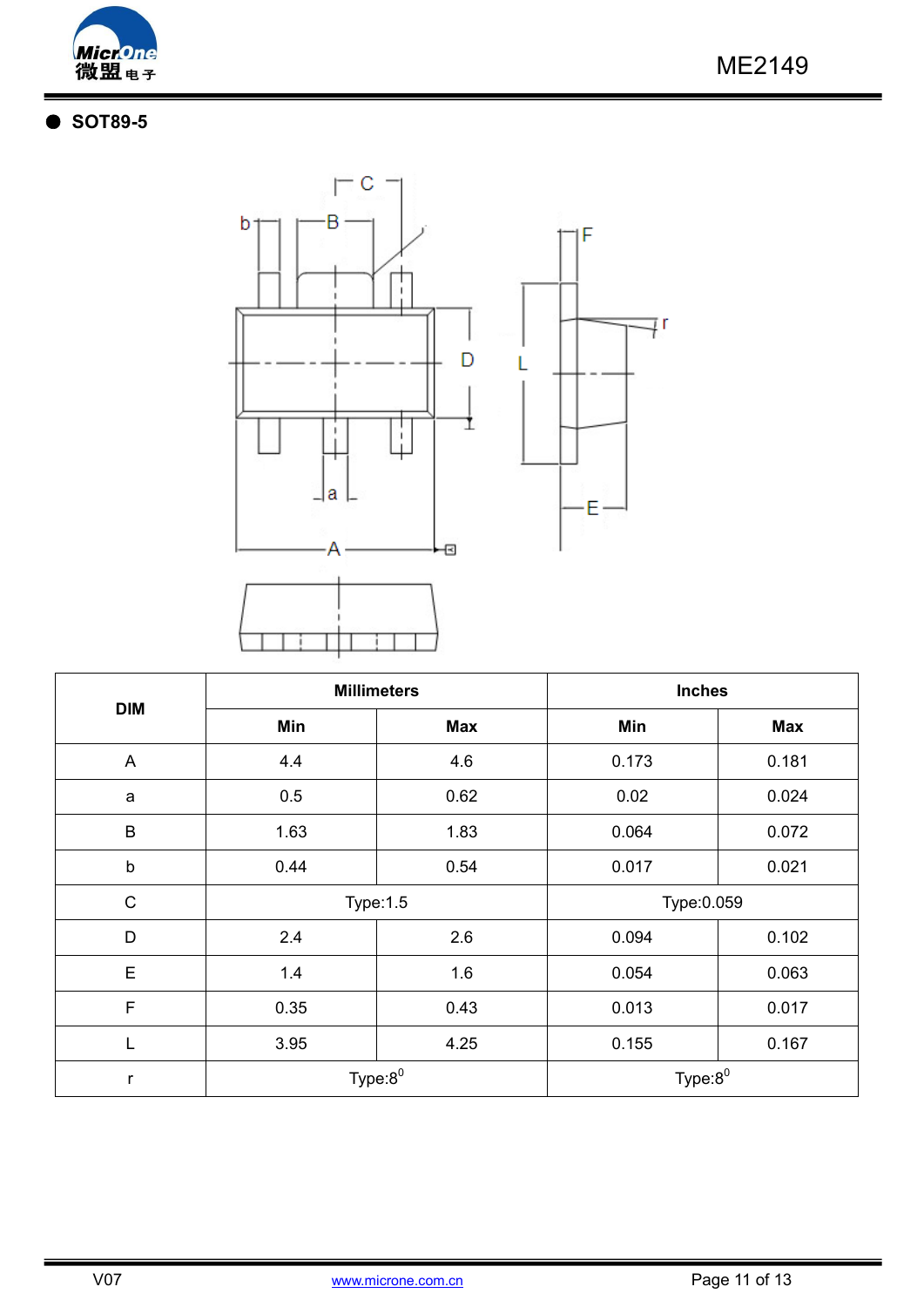

## ● **SOP8**





 $\overline{a}$ 

F



| <b>DIM</b>            | <b>Millimeters</b> |            | <b>Inches</b>      |            |  |  |
|-----------------------|--------------------|------------|--------------------|------------|--|--|
|                       | Min                | <b>Max</b> | Min                | <b>Max</b> |  |  |
| A                     | 1.350<br>1.750     |            | 0.053              | 0.069      |  |  |
| A1                    | 0.1<br>0.3         |            | 0.004              | 0.012      |  |  |
| $\sf B$               | $1.27$ (Typ.)      |            | $0.05$ (Typ.)      |            |  |  |
| b                     | 0.330<br>0.510     |            | 0.013              | 0.020      |  |  |
| $\mathsf{D}$          | 5.8                | 6.2        | 0.228              | 0.244      |  |  |
| E                     | 3.800              | 4.000      | 0.150              | 0.157      |  |  |
| F                     | 4.7                | 5.1        | 0.185              | 0.201      |  |  |
|                       | 0.675              | 0.725      | 0.027              | 0.029      |  |  |
| G                     | $0.32$ (Typ.)      |            | $0.013$ (Typ.)     |            |  |  |
| $\mathsf{R}$          | $0.15$ (Typ.)      |            | $0.006$ (Typ.)     |            |  |  |
| $\theta$ 1            | $\overline{7}$     | $\circ$    | $\circ$<br>7       |            |  |  |
| $\boldsymbol{\theta}$ | 8                  | $\circ$    | $\circ$<br>$\bf 8$ |            |  |  |